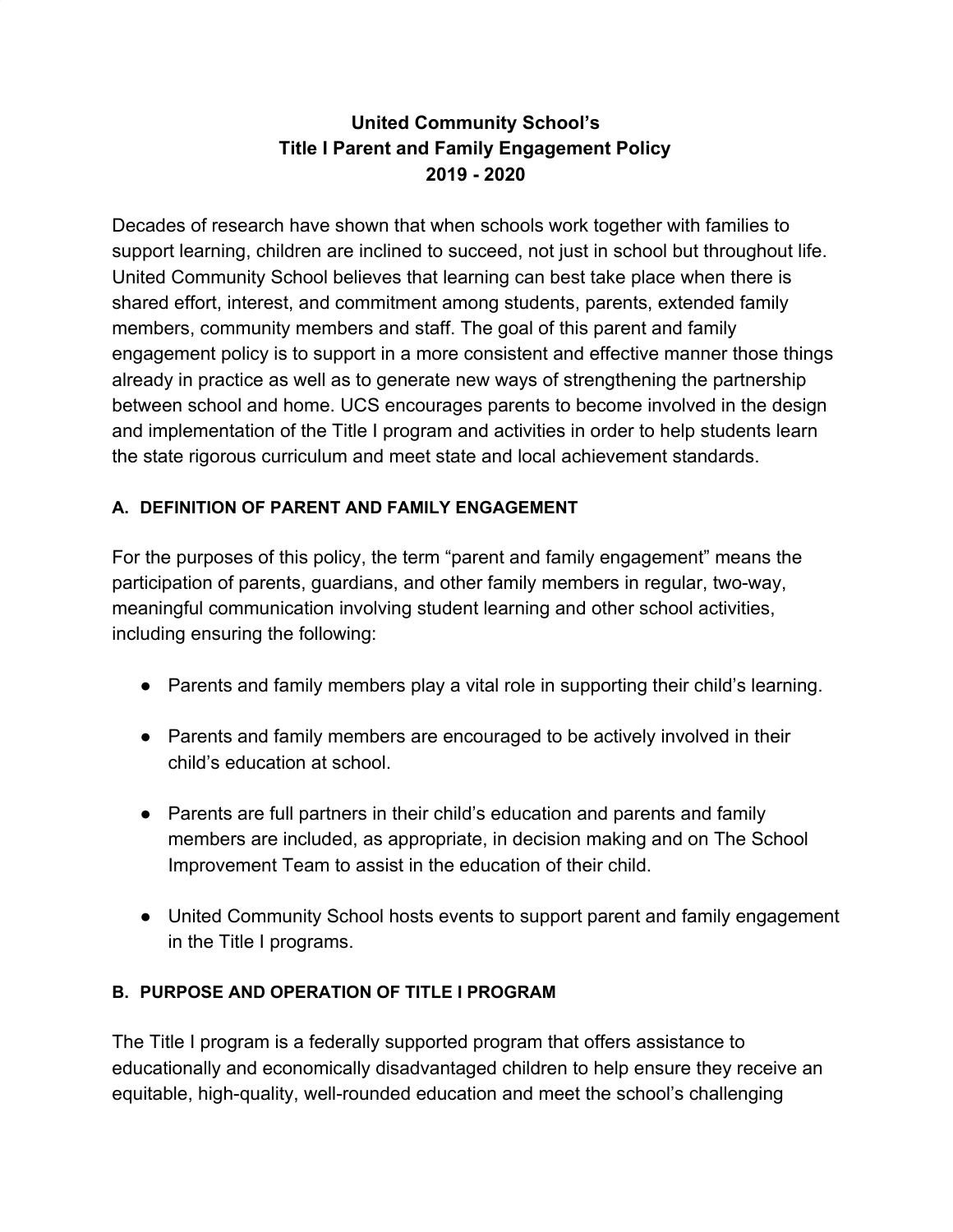academic standards. The Title I program delivers instructional activities and supportive services to all students over and above those provided by the regular school program.

## **C. ANNUAL MEETING AND PROGRAM EVALUATION**

Each year, school officials must invite parents to a meeting to explain parental rights, discuss the programs and activities to be provided with Title I funds, and solicit input on the Title I program and this policy. In addition, school officials must provide parents and family members a meaningful opportunity annually to evaluate the content and effectiveness of the Title I programs and the parent and family engagement policies and plans. Information collected from these proceedings will be used to revise Title I programs and parent and family engagement plans.

During our parent events each December, United Community School will hold its Annual Title I meeting to inform parents of the requirements of Title I and the school's participation as well as parents' rights to be involved.

Communication of event:

- 1. Parents will be notified at least 3 weeks prior to the event through teachers' weekly emails.
- 2. Parents will be personally invited by the principal during the "Morning Buzz" parent group meeting the month prior.
- 3. The event will be posted on United Community School's website calendar.
- 4. Event sign will be posted in the main office and posted on social media.
- 5. Parents who request a copy of the policy prior to the meeting will be emailed a copy to be reviewed ahead of time so they can come prepared to participate at least 1 day prior.
- 6. Parents who are unable to attend will have access to notes and/or a video through our Parent Portal on our website.
- 7. Once our policy has been updated and approved by the board, it will be posted on the website for easy access.

# **D. PARENT AND FAMILY ENGAGEMENT EFFORTS**

The board believes that the involvement of parents and family members in the design and implementation of the Title I program will increase the effectiveness of the program and contribute significantly to the success of the children. The Title I staff and all school personnel shall strive to conduct outreach to parents and family members and involve them in activities throughout the school year.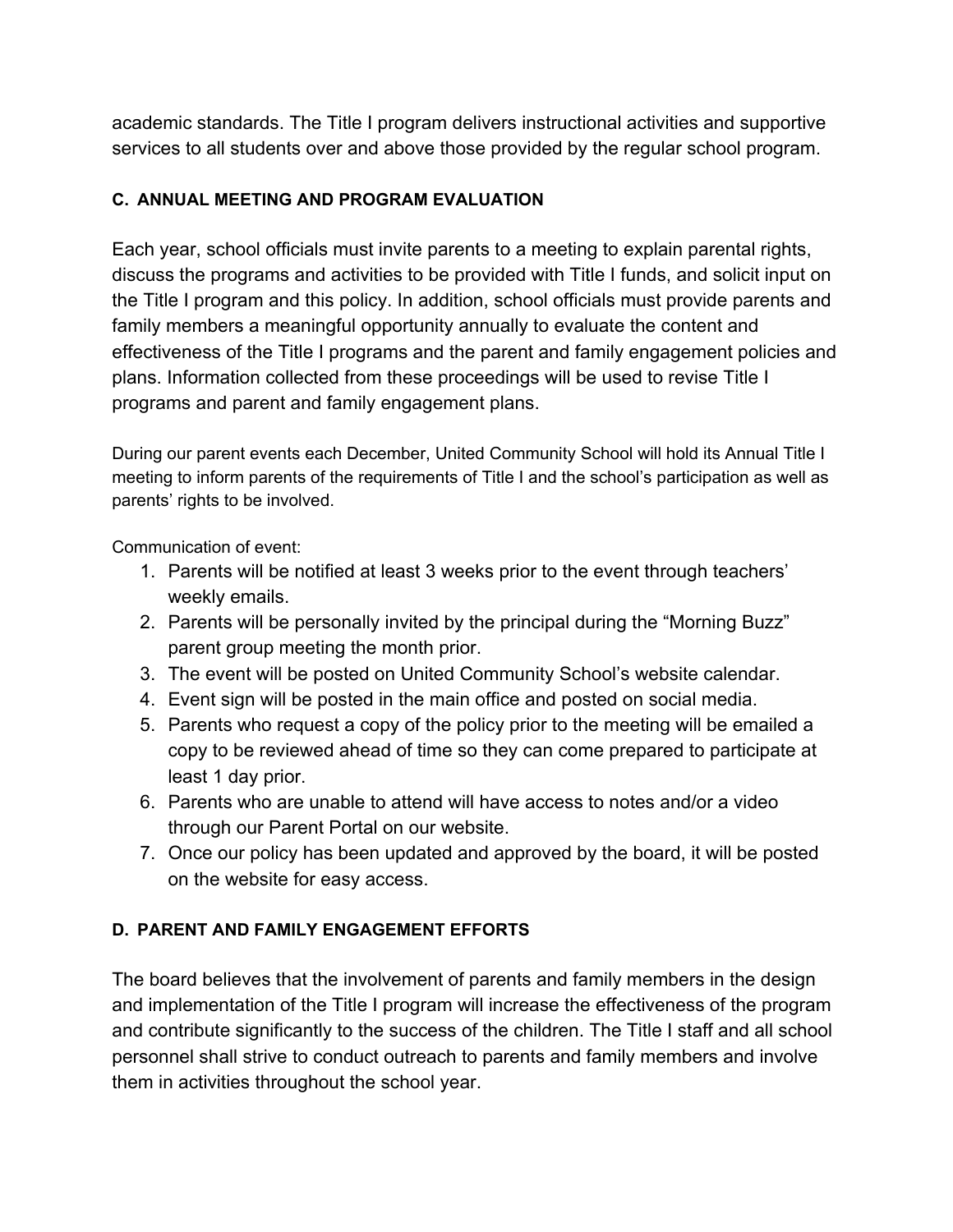School leadership shall ensure that this parent and family engagement policy and plan is developed with, agreed upon with, and annually distributed to parents and family members of participating students.

In addition, school officials and Title I school personnel shall do the following:

- 1. Involve parents and family members in the joint development of the Title I program and school support and improvement plan and the process of school review and improvement by including parents on the School Improvement Team.
	- Parents are notified at the start of the school year with an invitation for them to join our school improvement team.
	- Meetings are scheduled right after school to make it convenient for parents.
	- Notes are made available to committee members in case of an absence.
	- Our School Improvement Plan and login information for NCStar is found on our website for parents who are not active participants in the meeting so they can stay abreast of information and goals in the school setting.

2. Provide coordination, technical assistance and other support necessary to assist and build the capacity in planning and implementing effective parent and family engagement activities that are designed to improve student academic achievement and school performance;

- Most communication is electronic, but exceptions are made if needed for families without access to technology.
- Provide a curriculum event where parents can come to school to interact with the teachers and curriculum to learn how to support at home. - **FEBRUARY 4TH**
- Resource links and reference pages are provided on teacher webpages and/or included in weekly emails.
- Parents have access to teacher grade books through Powerschool to monitor their students' grades and assignment completion.
- Notifying parents of and clearly posting on the School's website NC School Report Card Data
- Mandatory Quarter 1 conferences and optional conferences for Quarters 2 and

3. Coordinate and integrate parent and family engagement strategies in the Title I program to the extent feasible and appropriate with parental engagement strategies established in other federal, state, and local laws and programs;

- Volunteering in their child's classroom.
- Volunteering in extracurricular activities
- Volunteering in in-school activities
- Promoting and Supporting homework at home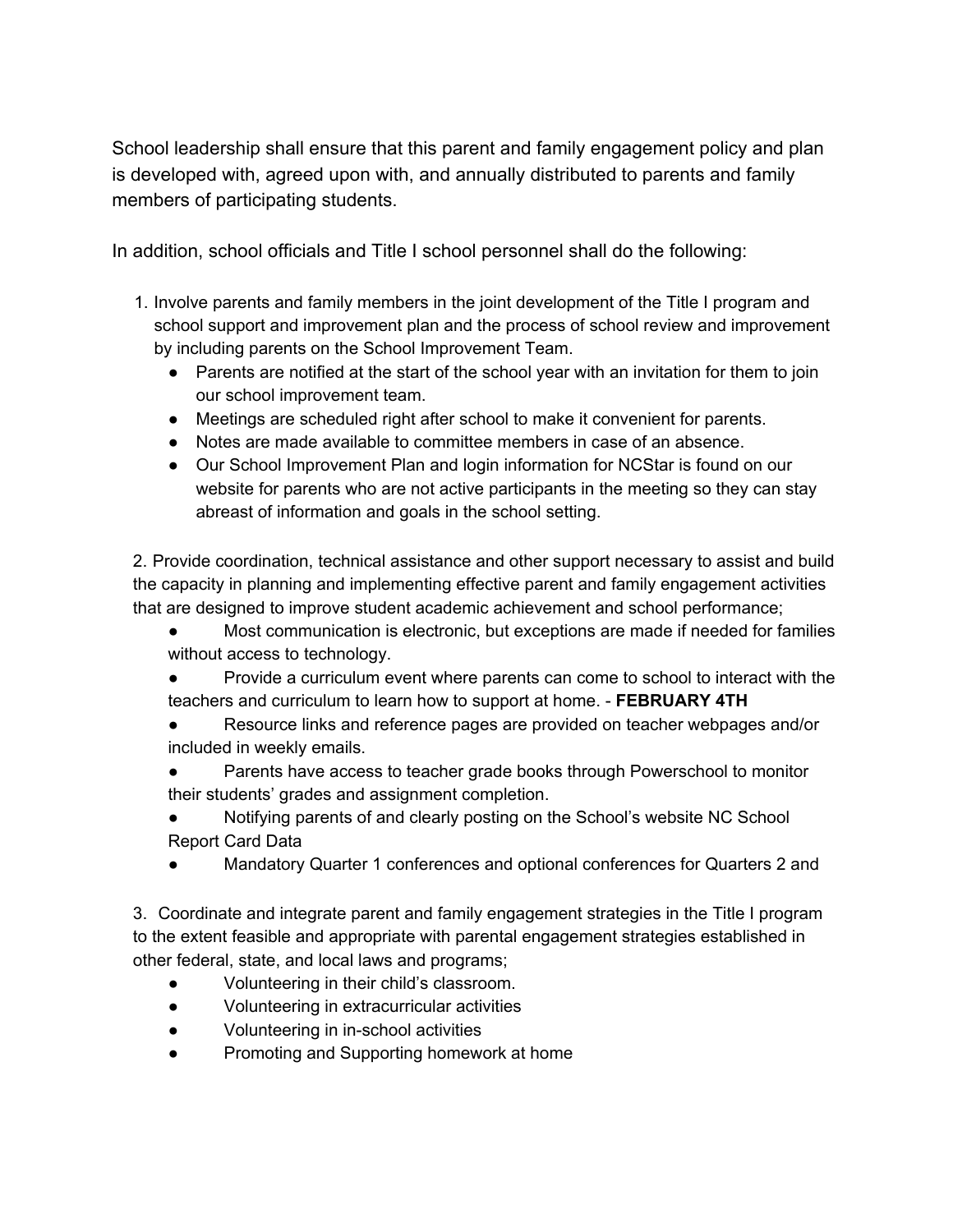4. With the meaningful involvement of parents, conduct an annual evaluation of the content and effectiveness of the school parent and family engagement policy and program in improving the academic quality of the school and assisting students to meet the school's academic standards. This evaluation shall identify the following:

a. barriers to greater participation by parents in activities authorized by this section (with particular attention to parents who are economically disadvantaged, are disabled, have limited English proficiency, have limited literacy or are of any racial or ethnic minority background);

b. the needs of parents and family members to assist with the learning of their children, including engaging with school personnel and teachers, and;

c. strategies to support successful school and family interactions.

The school will use these findings to design evidence-based strategies for more effective parental involvement, and revise, if necessary, the parent and family engagement policy.

- Collect parent attendance at meetings
- The school provides interpreters (as needed) for parent meetings,
- Conduct surveys after each parent planned program
- Schedule conferences and programs to meet the needs of parents' schedules.
- Translation of important documents

5. Provide parents with a description and explanation of the curriculum at use at the school, the forms of academic assessment used to measure student progress, and the achievement levels of challenging State academic standards by:

- Grade level curriculum standards are posted on teacher websites
- Parents are provided links to released EOG information.
- Parents are provided iStation reports on reading progress
- Parents are provided with the Prodigy website and are able to create parent accounts to access their child's progress for math.
- Parents have access to Powerschool grading system to measure student progress in classwork and assessments.
- Parents are provided their child's NC Check In assessment reports and EOG score reports which demonstrate the state's achievement levels.

6. If requested by parents, the school will offer opportunities for regular meetings to formulate suggestions and the participation of parents, as appropriate, in making decisions that are related to the education of their children and respond to any suggestions as soon as practicably possible.

- This is possible during School Improvement Team meetings which is an open forum.
- Parents can attend monthly "Morning Buzz" meetings and afterwards have face to face time with administration for the purpose of feedback and suggestions.
- Parents may make suggestions during parent conferences.
- Parents can seek out a meeting with the principal during her open office hours.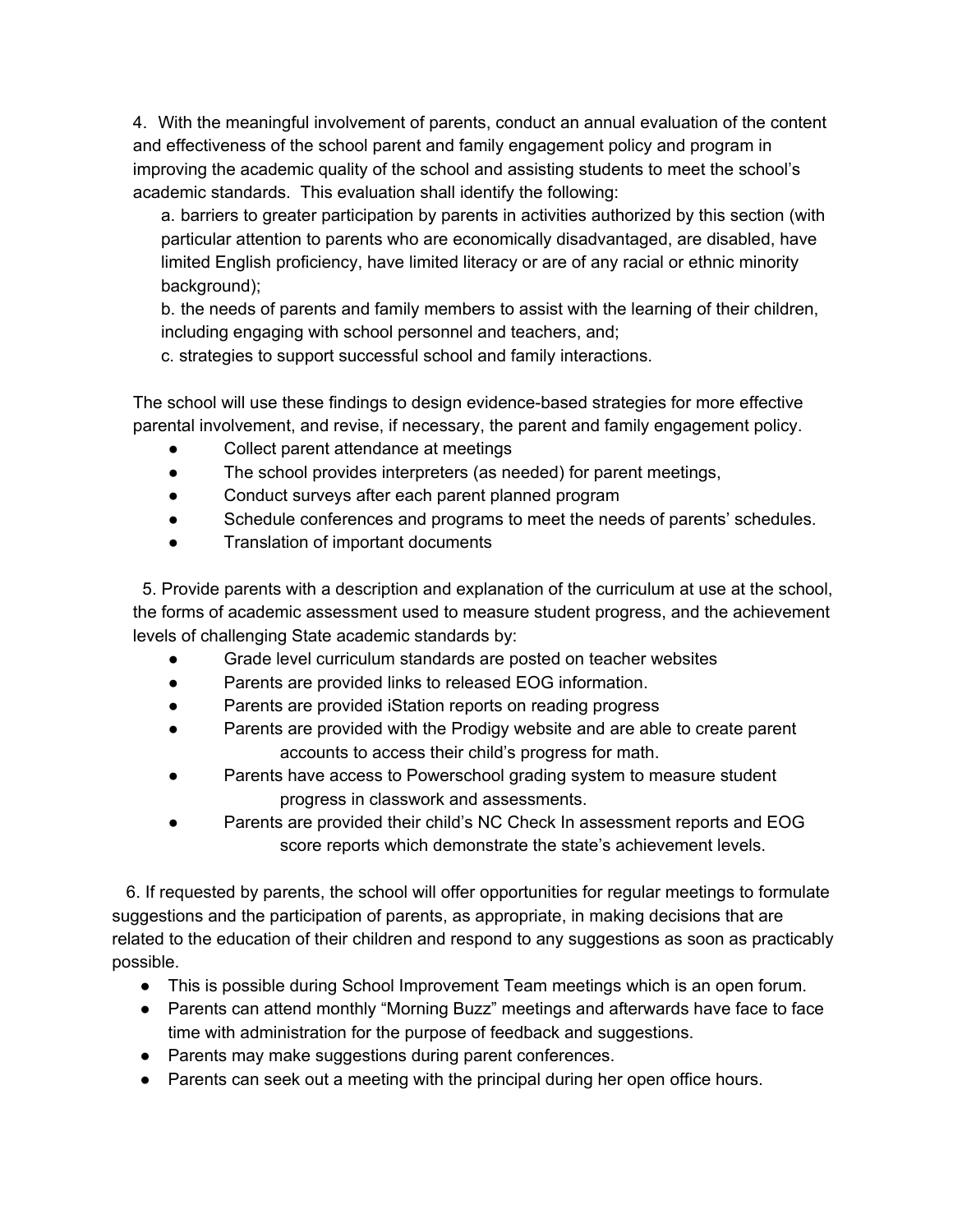#### E. SHARED RESPONSIBILITIES FOR HIGH STUDENT ACADEMIC ACHIEVEMENT

As a component of the parent and family engagement policy, the school shall jointly develop with parents a school-parent compact that outlines how parents, the entire school staff, and students will share the responsibility for improved student academic achievement and the means by which the school and parents will build and develop a partnership to help children achieve the State's high standards. The compact will:

- 1. Describe the school's responsibility to provide high-quality curriculum and instruction in a supportive and effective learning environment that enables the children to meet the challenging State standards, and the ways in which each parent will be responsible for supporting their children's learning.
	- Our goal is to provide students with the skills needed to become literate and well-informed about themselves and the world around them.
	- United Community School will be a disciplined place. Students will discover that life is a balance of freedom and constraints. Children will be taught to live within limits.
	- United Community School will be a caring place. It will offer a people-centered environment.
	- United Community School will be a celebratory place. Opportunities will be provided for parents, teachers and students to meet regularly and affirm their common goals and celebrate their successes.
	- Parents will examine and discuss items and work that are brought home each day with their child.
	- Parents will attend school-sponsored programs and events.
	- Parents will volunteer in the classroom and school-wide activities.
	- Parents will support students with homework, positive behavior, and attending special events.
- 2. Address the importance of communication between teachers and parents on an ongoing basis.
	- a. Parent-teacher conferences are held throughout the school year.
	- b. Written quarterly report cards are sent to parents regarding their children's progress. Parents have access to assignment completion and grades through Powerschool Parent Portal. Parents are given weekly communication of what is covered in the upcoming week and notification of grade level activities/events.
	- c. Reasonable access to staff, opportunities to volunteer and participate in their child's class.
		- Parents are given teachers' schedules, which indicate teacher availability for conferences.
		- Each October, parents are given information and training on how to volunteer at school along with a background clearance form.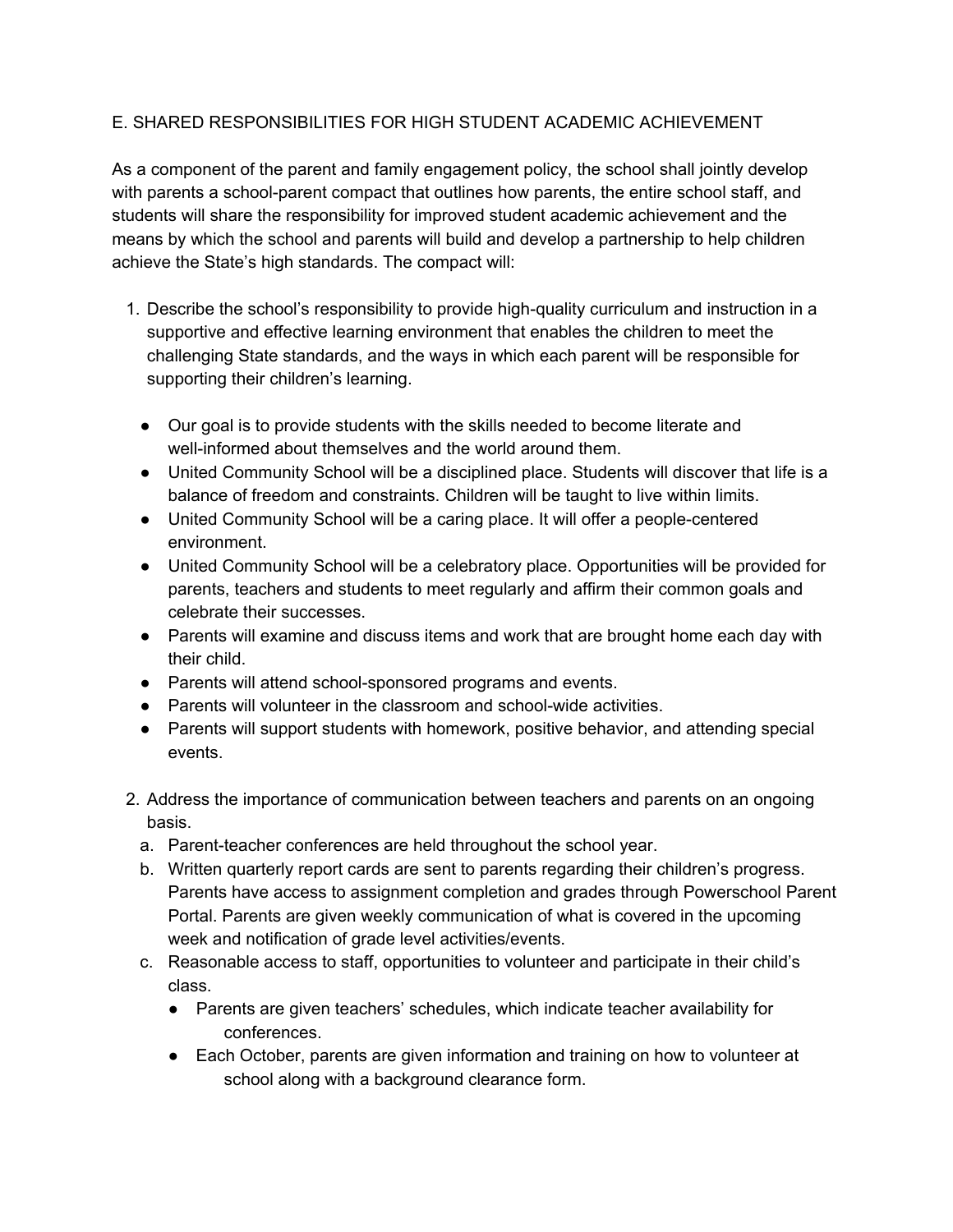#### **F. BUILDING CAPACITY FOR INVOLVEMENT**

To ensure effective involvement of parents and to support a partnership with the school, parents, and the community to improve student academic achievement, the school:

- 1. Shall provide assistance to parents in understanding such topics as the challenging State academic standards, State and local academic assessments, the requirements of Title I, and how to monitor a child's progress and work with educators to improve the achievement of their children. As a school we will:
	- Provide parent training sessions during curriculum events on understanding state academic standards, state and local academic assessments, title I requirements, and ways parents can monitor student progress to help improve student achievement.
	- Make sure parents have access to various ways of communicating with teachers and the school (email, telephone, Google Classroom)
	- Encourage parents to sign up for PowerSchool in order to review and monitor their child's grades.
- 2. Shall provide materials and training to help parents to work with their children to improve their children's achievement, as appropriate, to foster parental involvement. Our school will:
	- Provide parents with websites for additional practice, iStation login, Prodigy login, and link additional work samples in weekly emails.
	- Conduct academic parent curriculum events focusing on literacy, math, and technology.
- 3. Shall educate teachers (K-7), teaching partners, special education teachers, specials teachers (art, music, PE), school administrators, and other staff, with the assistance of parents, on the value and utility of contributions of parents, on the art of how to reach out to, communicate with, and work with parents as equal partners, implement and coordinate parent programs, and build ties between parents and the school.
	- This will be accomplished through crucial discussions, training, and parent-teacher meetings.
- 4. Shall ensure that information related to school and parent programs, meetings, and other activities is sent to parents in a format and, to the extent practicable, in a language the parents can understand. This will be accomplished by:
	- Two-way communication (emails, telephone calls, conferences)
	- Weekly teacher newsletters, flyers, social media posts, and website calendar

### **G. ADOPTION**